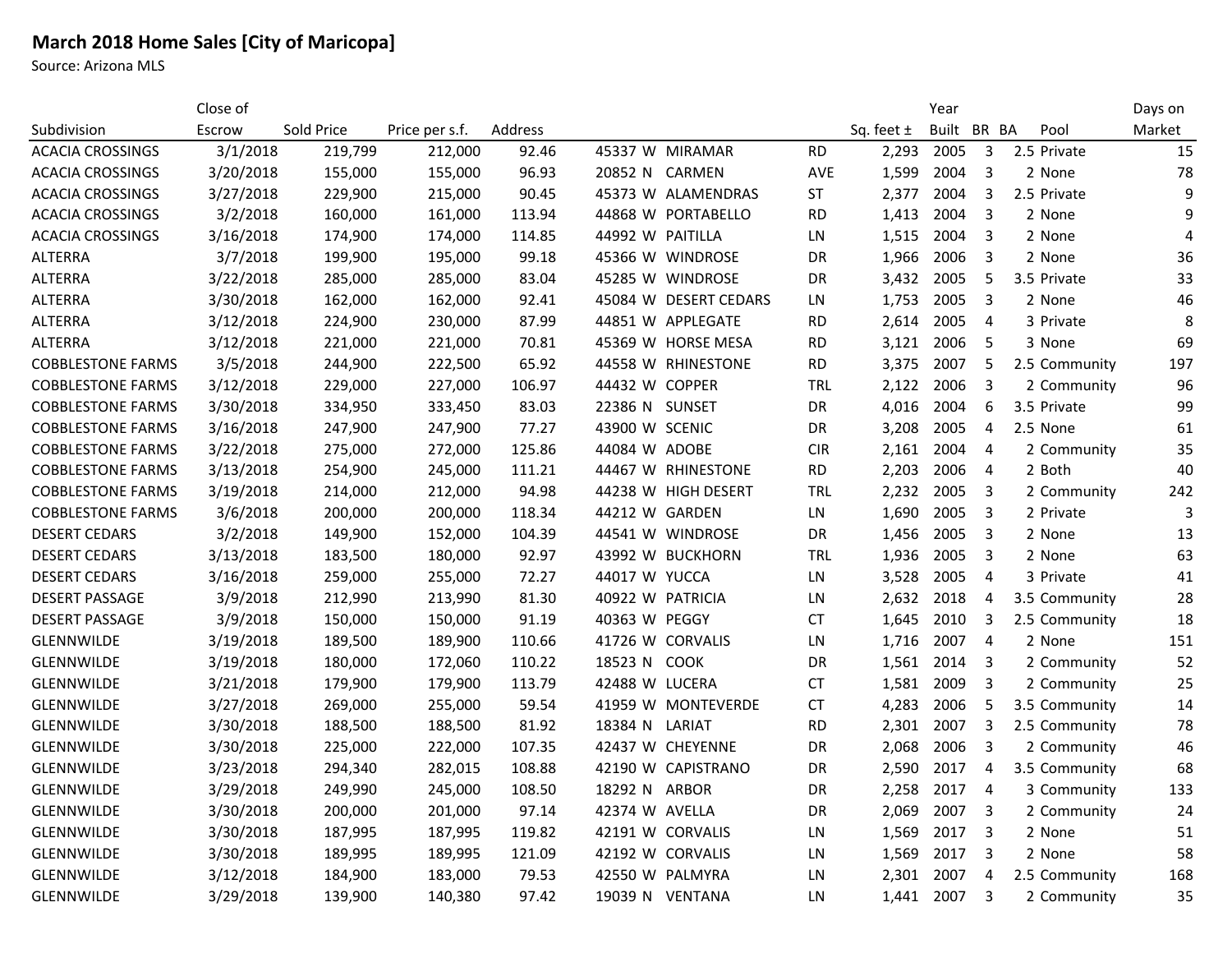| GLENNWILDE              | 3/7/2018  | 182,900 | 182,900 | 79.45  | 41376 W LARAMIE        | <b>RD</b>  | 2,302 | 2007         | 3              | 3 None      | 91  |
|-------------------------|-----------|---------|---------|--------|------------------------|------------|-------|--------------|----------------|-------------|-----|
| GLENNWILDE              | 3/9/2018  | 164,900 | 166,600 | 112.19 | 42490 W ARVADA         | LN         | 1,485 | 2013         | 3              | 2 None      | 147 |
| GLENNWILDE              | 3/2/2018  | 155,000 | 155,000 | 111.83 | 42609 W LUCERA         | <b>CT</b>  | 1,386 | 2009         | 3              | 2 Community | 56  |
| <b>HIDDEN VALLEY</b>    | 3/27/2018 | 109,900 | 109,900 | 71.64  | 51065 W PAMPAS GRASS   | <b>RD</b>  | 1,534 | 1988         | 3              | 2 None      | 148 |
| <b>HIDDEN VALLEY</b>    | 3/16/2018 | 265,000 | 264,000 | 114.88 | 1614 N BRONCO          | <b>RD</b>  | 2,298 | 2007         | 4              | 2.5 None    | 36  |
| <b>HIDDEN VALLEY</b>    | 3/20/2018 | 159,900 | 157,500 | 87.50  | 56323 W PALILLO        | DR         | 1,800 | 2003         | 3              | 2 None      | 36  |
| <b>HIDDEN VALLEY</b>    | 3/28/2018 | 178,900 | 180,000 | 151.51 | 53535 W BARREL         | <b>RD</b>  | 1,188 | 2000         | 3              | 2 None      | 29  |
| <b>HIDDEN VALLEY</b>    | 3/30/2018 | 77,040  | 60,000  | 33.33  | 4791 N HIDDEN VALLEY   | <b>RD</b>  | 1,800 | 1979         | 3              | 1.5 None    | 118 |
| <b>HIDDEN VALLEY</b>    | 3/13/2018 | 39,900  | 35,000  | 36.84  | 498 S<br><b>CONEJO</b> | <b>RD</b>  | 950   | 1965         | 2              | 1 None      | 42  |
| HOMESTEAD               | 3/14/2018 | 214,900 | 209,000 | 92.39  | 40848 W NOVAK          | LN         | 2,262 | 2007         | 3              | 2 None      | 107 |
| HOMESTEAD               | 3/16/2018 | 244,900 | 244,000 | 115.20 | 40762 W COLTIN         | <b>WAY</b> | 2,118 | 2007         | 3              | 2 Private   | 21  |
| HOMESTEAD               | 3/19/2018 | 217,495 | 215,495 | 101.41 | 39944 W GANLY          | <b>WAY</b> | 2,125 | 2017         | 3              | 2 None      | 244 |
| HOMESTEAD               | 3/22/2018 | 229,000 | 219,500 | 86.76  | 40997 W NOVAK          | LN         | 2,530 | 2007         | $\overline{4}$ | 2 None      | 69  |
| HOMESTEAD               | 3/27/2018 | 249,495 | 248,028 | 87.03  | 40055 W CURTIS         | <b>WAY</b> | 2,850 | 2017         | 5              | 3 None      | 48  |
| HOMESTEAD               | 3/28/2018 | 192,000 | 192,000 | 67.70  | 41266 W THORNBERRY     | LN.        | 2,836 | 2007         | 3              | 2.5 None    | 27  |
| HOMESTEAD               | 3/27/2018 | 235,995 | 234,995 | 82.45  | 39988 W GANLY          | <b>WAY</b> | 2,850 | 2017         | 4              | 2.5 None    | 210 |
| HOMESTEAD               | 3/5/2018  | 212,000 | 197,000 | 121.15 | 40048 W HOPPER         | DR         | 1,626 | 2015         | 4              | 2 Private   | 6   |
| HOMESTEAD               | 3/6/2018  | 159,951 | 158,900 | 109.28 | 40008 W HAYDEN         | DR         | 1,454 | 2007         | 3              | 2 None      | 38  |
| <b>HOMESTEAD</b>        | 3/14/2018 | 224,900 | 205,000 | 81.05  | 41166 W SANDERS        | <b>WAY</b> | 2,529 | 2007         | 4              | 3 None      | 127 |
| HOMESTEAD               | 3/15/2018 | 162,959 | 161,900 | 142.52 | 40081 W PRYOR          | LN         | 1,136 | 2016         | 3              | 2 None      | 9   |
| HOMESTEAD               | 3/26/2018 | 232,820 | 220,820 | 92.20  | 41372 W NOVAK          | LN         | 2,395 | 2017         | 4              | 2.5 None    | 147 |
| HOMESTEAD               | 3/30/2018 | 255,800 | 240,485 | 107.55 | 41377 W JAMES          | LN         | 2,236 | 2017         | $\overline{4}$ | 3 None      | 84  |
| HOMESTEAD               | 3/21/2018 | 241,990 | 239,000 | 119.67 | 20178 N TAMMY          | <b>ST</b>  | 1,997 | 2017         | 3              | 2 None      | 283 |
| HOMESTEAD               | 3/31/2018 | 190,465 | 188,560 | 116.97 | 41394 W WILLIAMS       | <b>WAY</b> | 1,612 | 2017         | 4              | 2 None      | 56  |
| HOMESTEAD               | 3/26/2018 | 259,000 | 256,000 | 113.12 | 40761 W COLTIN         | <b>WAY</b> | 2,263 | 2007         | 3              | 2 Private   | 81  |
| HOMESTEAD               | 3/9/2018  | 169,900 | 165,000 | 108.12 | 20789 N MAC NEIL       | <b>ST</b>  | 1,526 | 2009         | 3              | 2 None      | 119 |
| HOMESTEAD               | 3/26/2018 | 175,000 | 175,000 | 96.20  | 40033 W HAYDEN         | DR         | 1,819 | 2007         | 3              | 2.5 None    | 25  |
| HOMESTEAD               | 3/27/2018 | 168,450 | 166,000 | 113.23 | 40048 W SANDERS        | <b>WAY</b> | 1,466 | 2007         | 3              | 2 None      | 69  |
| HOMESTEAD               | 3/28/2018 | 178,390 | 175,360 | 139.17 | 41388 W NOVAK          | LN         | 1,260 | 2017         | 3              | 2 None      | 147 |
| HOMESTEAD               | 3/21/2018 | 171,500 | 171,500 | 105.54 | 41351 W BRANDT         | DR         | 1,625 | 2013         | 4              | 2 None      | 4   |
| <b>MARICOPA MEADOWS</b> | 3/12/2018 | 249,900 | 251,000 | 74.01  | 46142 W RAINBOW        | DR         | 3,391 | 2005         | 6              | 2.5 Private | 81  |
| <b>MARICOPA MEADOWS</b> | 3/14/2018 | 189,949 | 189,949 | 113.67 | 46081 W TUCKER         | <b>RD</b>  | 1,671 | 2005         | 4              | 2 Private   | 145 |
| MARICOPA MEADOWS        | 3/22/2018 | 204,900 | 204,000 | 62.67  | 45526 W GUILDER        | AVE        |       | 3,255 2005   | 4              | 2.5 None    | 70  |
| MARICOPA MEADOWS        | 3/21/2018 | 200,000 | 202,000 | 68.38  | 45638 W DUTCHMAN       | DR         |       | 2,954 2005   | -4             | 2.5 None    | 21  |
| MARICOPA MEADOWS        | 3/27/2018 | 168,000 | 173,000 | 93.67  | 45576 W LONG           | WAY        |       | 1,847 2005   | -4             | 2 None      | 45  |
| MARICOPA MEADOWS        | 3/23/2018 | 154,500 | 150,000 | 107.84 | 18651 N MADISON        | <b>RD</b>  |       | 1,391 2007   | 3              | 2 None      | 73  |
| MARICOPA MEADOWS        | 3/27/2018 | 165,000 | 163,000 | 69.15  | 45481 W DIRK           | ST         |       | 2,357 2004   | 4              | 2.5 None    | 11  |
| MARICOPA MEADOWS        | 3/1/2018  | 239,900 | 239,900 | 80.88  | 45750 W MORNING VIEW   | LN         |       | 2,966 2005   | -5             | 3 Private   | 48  |
| MARICOPA MEADOWS        | 3/29/2018 | 216,888 | 210,000 | 80.52  | 45451 W SKY            | LN         |       | 2,608 2006   | 4              | 2 Private   | 25  |
| PALO BREA               | 3/9/2018  | 219,900 | 217,500 | 68.07  | 44554 W PALO NUEZ      | ST         |       | 3,195 2006   | 4              | 3.5 None    | 23  |
| <b>PROVINCE</b>         | 3/1/2018  | 244,800 | 235,000 | 132.91 | 42540 W CONSTELLATION  | DR         |       | 1,768 2006   | 2              | 2 Community | 65  |
| PROVINCE                | 3/9/2018  | 244,000 | 235,000 | 134.90 | 41995 W DORSEY         | DR         |       | 1,742 2006 2 |                | 2 Community | 5   |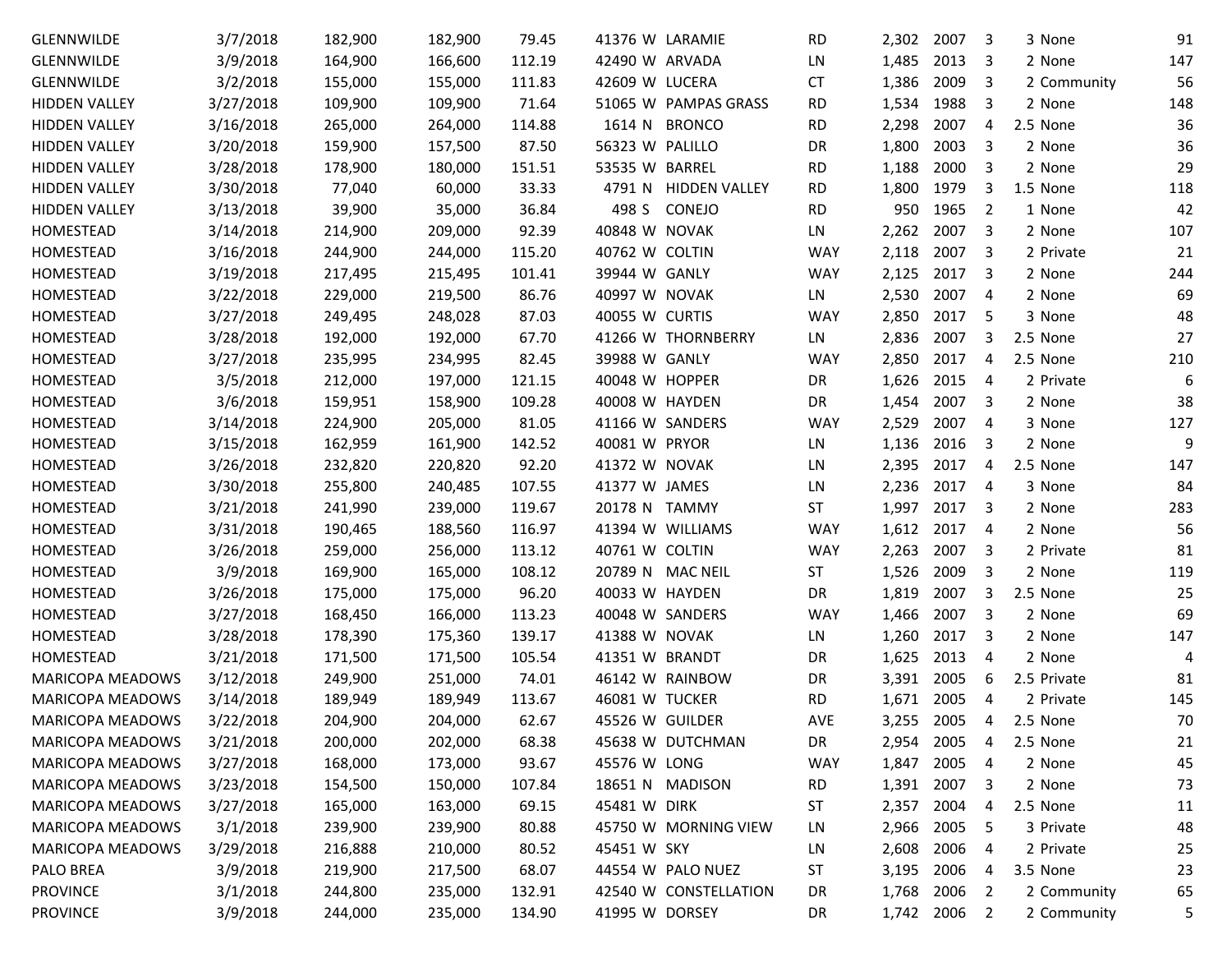| <b>PROVINCE</b>  | 3/15/2018 | 193,002 | 190,000 | 143.83 | 41615 W CALIENTE               | DR         | 1,321 2017 |              | 2              | 2 Community    | 99             |
|------------------|-----------|---------|---------|--------|--------------------------------|------------|------------|--------------|----------------|----------------|----------------|
| <b>PROVINCE</b>  | 3/23/2018 | 279,000 | 270,000 | 134.33 | 42807 W DARTER                 | DR         | 2,010      | 2010         | 2              | 2.5 Community  | 145            |
| <b>PROVINCE</b>  | 3/26/2018 | 330,000 | 322,500 | 124.51 | 20997 N GET AROUND             | DR         | 2,590      | 2006         | 3              | 2.75 Community | 90             |
| <b>PROVINCE</b>  | 3/29/2018 | 289,900 | 286,000 | 119.66 | 42975 W MISTY MORNING          | LN         | 2,390      | 2006         | 2              | 2.5 Community  | 175            |
| <b>PROVINCE</b>  | 3/30/2018 | 343,996 | 332,846 | 146.63 | 41644 W SPRINGTIME             | <b>RD</b>  | 2,270      | 2017         | 3              | 2.5 Community  | 108            |
| <b>PROVINCE</b>  | 3/5/2018  | 165,000 | 162,500 | 136.89 | 42178 W BASIE                  | LN         | 1,187      | 2007         | $\mathbf{1}$   | 2 Community    | 55             |
| <b>PROVINCE</b>  | 3/9/2018  | 212,000 | 207,500 | 133.61 | 20375 N LEMON DROP             | DR         | 1,553      | 2007         | 2              | 2 Community    | 94             |
| <b>PROVINCE</b>  | 3/12/2018 | 329,900 | 329,900 | 141.59 | 42395 W ABBEY                  | <b>RD</b>  | 2,330      | 2005         | 2              | 2 Community    | 136            |
| <b>PROVINCE</b>  | 3/21/2018 | 229,000 | 229,000 | 111.76 | 42974 W WHIMSICAL              | DR         | 2,049      | 2005         | 2              | 2 Community    | 190            |
| <b>PROVINCE</b>  | 3/23/2018 | 399,500 | 390,000 | 137.80 | 20144 N<br><b>EVENING GLOW</b> | TRL        | 2,830      | 2005         | $\overline{2}$ | 2.5 Both       | 76             |
| <b>PROVINCE</b>  | 3/16/2018 | 265,000 | 259,000 | 146.90 | 20303 N SUNRISE                | LN         | 1,763      | 2004         | 2              | 2 Community    | 50             |
| RANCHO EL DORADO | 3/30/2018 | 219,000 | 219,000 | 134.03 | 43328 W CHISHOLM               | DR         | 1,634      | 2002         | 3              | 2 Private      | 25             |
| RANCHO EL DORADO | 3/30/2018 | 189,900 | 189,900 | 115.02 | 21325 N<br>SHELBY              | <b>CT</b>  | 1,651      | 2002         | 3              | 2 Private      | $\overline{4}$ |
| RANCHO EL DORADO | 3/19/2018 | 155,000 | 156,580 | 128.23 | 43697 W ELM                    | DR         | 1,221      | 2001         | 3              | 2 None         | 119            |
| RANCHO EL DORADO | 3/14/2018 | 154,900 | 154,900 | 116.81 | 43906 W CAHILL                 | DR         | 1,326      | 2002         |                | 3 1.75 None    | 18             |
| RANCHO EL DORADO | 3/16/2018 | 236,900 | 235,000 | 101.64 | 21762 N ALLEN                  | <b>CT</b>  | 2,312      | 2002         | 3              | 2 None         | 46             |
| RANCHO EL DORADO | 3/20/2018 | 179,900 | 180,000 | 106.88 | 42470 W BUNKER                 | DR         | 1,684      | 2003         | 3              | 2 None         | 3              |
| RANCHO EL DORADO | 3/21/2018 | 200,000 | 196,000 | 91.67  | 42435 W DESERT FAIRWAYS        | DR         | 2,138      | 2004         | 4              | 2.5 None       | 62             |
| RANCHO EL DORADO | 3/2/2018  | 165,000 | 168,000 | 116.99 | 42647 W SUNLAND                | DR         | 1,436      | 2003         | 4              | 2 None         | 98             |
| RANCHO EL DORADO | 3/14/2018 | 196,500 | 193,000 | 98.62  | 42463 W CHAMBERS               | DR         | 1,957      | 2003         | 3              | 2 None         | 15             |
| RANCHO EL DORADO | 3/5/2018  | 175,000 | 170,000 | 101.97 | 42438 W BUNKER                 | DR         | 1,667      | 2004         | 3              | 2 None         | 37             |
| RANCHO EL DORADO | 3/13/2018 | 165,900 | 166,000 | 108.71 | 42539 W MICHAELS               | DR         | 1,527      | 2004         | 3              | 2 None         | 21             |
| RANCHO EL DORADO | 3/23/2018 | 140,000 | 149,600 | 71.37  | 41857 W MICHAELS               | DR         | 2,096      | 2005         | 4              | 2.5 None       | 4              |
| RANCHO EL DORADO | 3/28/2018 | 206,900 | 206,000 | 95.81  | 42628 W VENTURE                | <b>RD</b>  | 2,150      | 2004         | 4              | 2 None         | 31             |
| RANCHO EL DORADO | 3/9/2018  | 279,900 | 260,000 | 90.66  | 22128 N BALBOA                 | DR         | 2,868      | 2002         | 4              | 2.5 None       | 77             |
| RANCHO EL DORADO | 3/9/2018  | 169,500 | 165,000 | 108.05 | 42383 W ANNE                   | LN         | 1,527      | 2005         | 3              | 2 None         | 39             |
| RANCHO EL DORADO | 3/13/2018 | 269,900 | 263,000 | 100.27 | 43432 W RIO BRAVO              | DR         | 2,623      | 2003         | 4              | 3 Private      | 43             |
| RANCHO EL DORADO | 3/15/2018 | 165,000 | 167,500 | 115.60 | 42347 W BUNKER                 | DR         | 1,449      | 2004         | 3              | 2 None         | 104            |
| RANCHO EL DORADO | 3/16/2018 | 187,000 | 177,000 | 79.12  | 42411 W MICHAELS               | DR         | 2,237      | 2007         | 4              | 2.5 None       | 96             |
| RANCHO EL DORADO | 3/19/2018 | 209,900 | 205,000 | 112.39 | <b>DIETZ</b><br>22216 N        | DR         | 1,824      | 2004         | 3              | 2 None         | 113            |
| RANCHO EL DORADO | 3/23/2018 | 249,000 | 245,000 | 126.48 | 22449 N<br>AGAVE               | <b>RD</b>  | 1,937      | 2003         | 3              | 2 Private      | 31             |
| RANCHO EL DORADO | 3/23/2018 | 159,000 | 157,000 | 122.94 | 43941 W COLBY                  | DR         | 1,277      | 2002         | 3              | 2 None         | 12             |
| RANCHO EL DORADO | 3/23/2018 | 280,000 | 275,000 | 143.30 | 21639 N BACKUS                 | DR         | 1,919      | 2004         |                | 2 Private      | 5              |
| RANCHO EL DORADO | 3/27/2018 | 172,500 | 171,500 | 93.21  | 22720 N KENNEDY                | DR         |            | 1,840 2005   | 3              | 2.5 None       | 61             |
| RANCHO EL DORADO | 3/28/2018 | 199,000 | 180,500 | 125.70 | 42406 W HILLMAN                | DR         |            | 1,436 2003   | 3              | 2 None         | 34             |
| RANCHO EL DORADO | 3/28/2018 | 165,000 | 165,000 | 126.05 | 42567 W MICHAELS               | DR         |            | 1,309 2003   | 3              | 2 None         | 7              |
| RANCHO EL DORADO | 3/29/2018 | 189,900 | 192,000 | 105.55 | 42538 W HILLMAN                | DR         |            | 1,819 2003   | 3              | 2.5 Private    | 5              |
| RANCHO EL DORADO | 3/2/2018  | 249,995 | 239,995 | 86.83  | 41616 W ANNE                   | LN         |            | 2,764 2017   | 4              | 2.5 None       | 101            |
| RANCHO EL DORADO | 3/12/2018 | 175,500 | 174,500 | 86.60  | 41341 W PARKHILL               | DR         |            | 2,015 2009   | 4              | 2.5 None       | 76             |
| RANCHO EL DORADO | 3/27/2018 | 220,000 | 220,000 | 82.83  | 41300 W COLBY                  | DR         |            | 2,656 2007   | 4              | 3 None         | 5              |
| RANCHO MIRAGE    | 3/12/2018 | 179,900 | 179,900 | 129.52 | 19549 N SALERNO                | <b>CIR</b> |            | 1,389 2017   | 3              | 2 None         | 95             |
| RANCHO MIRAGE    | 3/13/2018 | 216,900 | 215,900 | 105.16 | 38199 W LA PAZ                 | <b>ST</b>  |            | 2,053 2017 4 |                | 2.5 None       | 287            |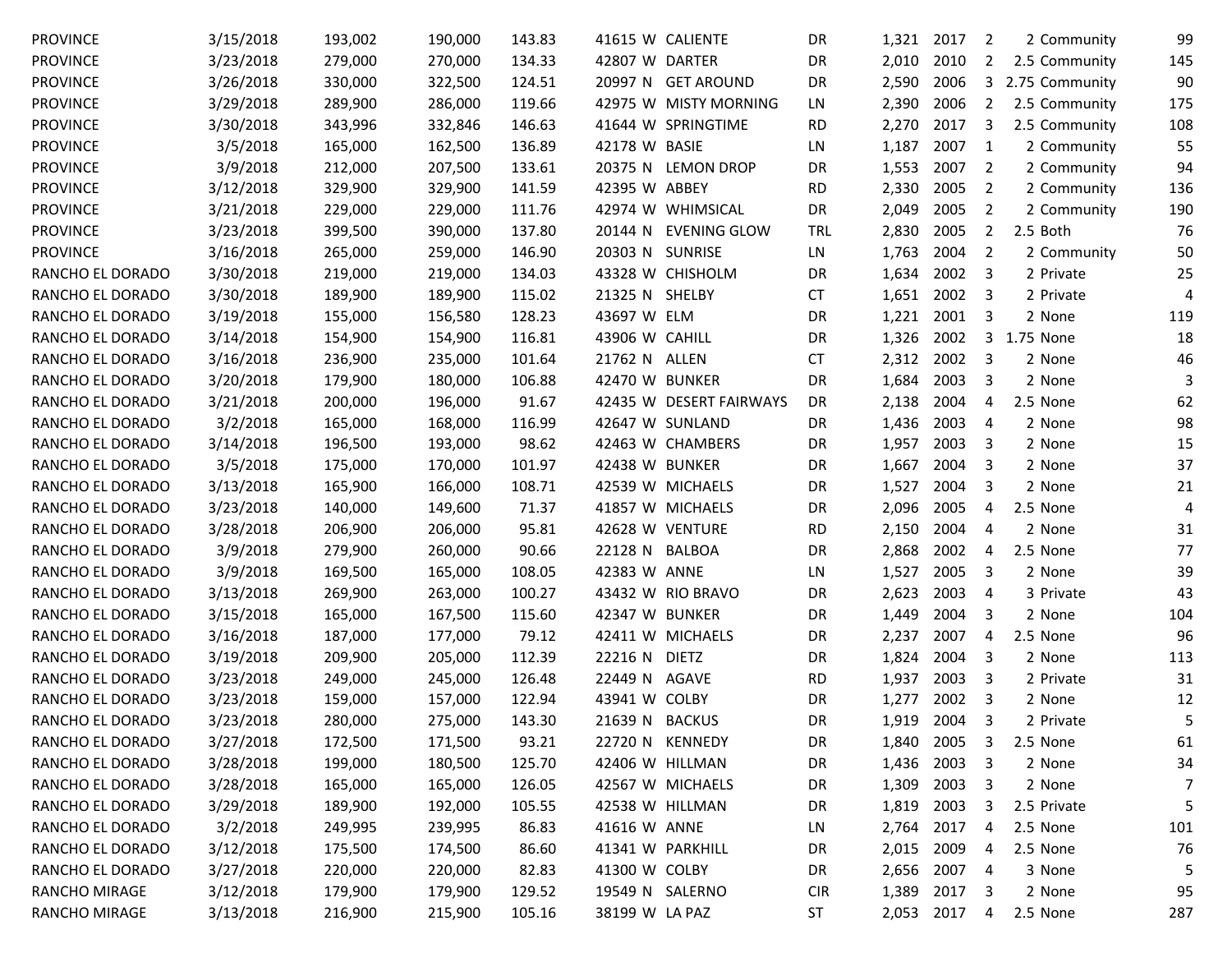| RANCHO MIRAGE             | 3/21/2018 | 183,900 | 183,900 | 132.40 | 19562 N SALERNO        |               | <b>CIR</b> | 1,389      | 2017 | 3                       | 2 None      | 124 |
|---------------------------|-----------|---------|---------|--------|------------------------|---------------|------------|------------|------|-------------------------|-------------|-----|
| RANCHO MIRAGE             | 3/12/2018 | 237,900 | 237,900 | 86.47  | 19408 N PICCOLO        |               | DR         | 2,751      | 2012 | 4                       | 3.5 None    | 136 |
| RANCHO MIRAGE             | 3/30/2018 | 234,999 | 236,000 | 112.38 | 37678 W OLIVO          |               | <b>ST</b>  | 2,100      | 2008 | 4                       | 2 None      | 137 |
| RANCHO MIRAGE             | 3/30/2018 | 197,900 | 197,900 | 107.67 | 38179 W ISABELLA       |               | LN         | 1,838      | 2017 | 3                       | 2 None      | 351 |
| SANTA ROSA SPRINGS        | 3/30/2018 | 218,900 | 218,900 | 96.77  | 17022 N ROSEMONT       |               | <b>ST</b>  | 2,262      | 2014 | 4                       | 3 None      | 155 |
| SANTA ROSA SPRINGS        | 3/30/2018 | 195,605 | 195,605 | 102.09 | <b>LAGO</b><br>17312 N |               | DR         | 1,916      | 2017 | -4                      | 2 None      | 86  |
| SANTA ROSA SPRINGS        | 3/30/2018 | 157,990 | 157,990 | 125.38 | 17173 N MORENO         |               | PL         | 1,260      | 2017 | 3                       | 2 None      | 9   |
| <b>SANTA ROSA SPRINGS</b> | 3/30/2018 | 183,940 | 183,940 | 119.67 | 17150 N MORENO         |               | PL         | 1,537      | 2017 | 4                       | 2 None      | 29  |
| <b>SANTA ROSA SPRINGS</b> | 3/30/2018 | 195,605 | 190,605 | 99.48  | 17334 N LAGO           |               | DR         | 1,916      | 2017 | 4                       | 2 None      | 110 |
| <b>SANTA ROSA SPRINGS</b> | 3/30/2018 | 179,940 | 179,940 | 117.07 | 41930 W RAMONA         |               | <b>ST</b>  | 1,537      | 2017 | 4                       | 2 None      | 110 |
| SANTA ROSA SPRINGS        | 3/30/2018 | 178,990 | 178,990 | 116.45 | 41838 W CHATHAM        |               | PL         | 1,537      | 2017 | 4                       | 2 None      | 106 |
| SANTA ROSA SPRINGS        | 3/30/2018 | 221,990 | 220,990 | 92.27  | 17046 N ROSEMONT       |               | <b>ST</b>  | 2,395      | 2017 | 4                       | 2.5 None    | 59  |
| SANTA ROSA SPRINGS        | 3/30/2018 | 160,990 | 160,990 | 127.76 | 17173 N                | <b>MORENO</b> | PL         | 1,260      | 2017 | 3                       | 2 None      | 34  |
| SANTA ROSA SPRINGS        | 3/31/2018 | 189,990 | 191,605 | 100.00 | 17156 N MORENO         |               | PL         | 1,916      | 2017 | 4                       | 2 None      | 49  |
| SANTA ROSA SPRINGS        | 3/21/2018 | 160,000 | 160,000 | 108.99 | 42322 W LUNAR          |               | <b>ST</b>  | 1,468      | 2007 | 3                       | 2 None      | 31  |
| SANTA ROSA SPRINGS        | 3/14/2018 | 195,990 | 194,990 | 115.17 | 42081 W LAGO           |               | <b>ST</b>  | 1,693      | 2017 | 3                       | 2 None      | 145 |
| <b>SANTA ROSA SPRINGS</b> | 3/30/2018 | 229,990 | 224,990 | 86.63  | 42102 W ROJO           |               | <b>ST</b>  | 2,597      | 2017 | 4                       | 2.5 None    | 233 |
| <b>SENITA</b>             | 3/2/2018  | 175,000 | 175,000 | 72.19  | 18932 N LELAND         |               | <b>RD</b>  | 2,424      | 2006 | 4                       | 2.5 None    | 458 |
| <b>SENITA</b>             | 3/5/2018  | 182,500 | 181,500 | 93.65  | 43573 W BLAZEN         |               | <b>TRL</b> | 1,938      | 2005 | 4                       | 2 None      | 89  |
| <b>SENITA</b>             | 3/6/2018  | 149,900 | 153,000 | 111.68 | 44044 W MAGNOLIA       |               | <b>RD</b>  | 1,370      | 2005 | 3                       | 2 None      | 59  |
| <b>SENITA</b>             | 3/9/2018  | 159,900 | 158,500 | 105.10 | 43605 W ARIZONA        |               | <b>AVE</b> | 1,508      | 2005 | 3                       | 2 None      | 4   |
| <b>SENITA</b>             | 3/20/2018 | 130,000 | 130,000 | 86.15  | 42968 W COWPATH        |               | <b>RD</b>  | 1,509      | 2008 | 3                       | 2 None      | 0   |
| <b>SENITA</b>             | 3/27/2018 | 158,500 | 160,000 | 104.37 | 43964 W MAGNOLIA       |               | <b>RD</b>  | 1,533      | 2005 | 4                       | 2 None      | 5   |
| <b>SENITA</b>             | 3/30/2018 | 184,900 | 180,000 | 74.26  | 42984 W ELIZABETH      |               | <b>AVE</b> | 2,424      | 2009 | 4                       | 2.5 None    | 83  |
| <b>SENITA</b>             | 3/9/2018  | 203,999 | 203,999 | 84.12  | 43827 W COWPATH        |               | <b>RD</b>  | 2,425      | 2005 | 4                       | 3 Private   | 30  |
| <b>SENITA</b>             | 3/23/2018 | 164,900 | 163,500 | 108.35 | 19236 N BRADEN         |               | <b>RD</b>  | 1,509      | 2005 | 3                       | 2 None      | 3   |
| <b>SENITA</b>             | 3/5/2018  | 195,000 | 190,000 | 80.89  | 43448 W WILD HORSE     |               | <b>TRL</b> | 2,349      | 2007 | 3                       | 2 None      | 141 |
| <b>SENITA</b>             | 3/19/2018 | 269,900 | 265,000 | 63.90  | 43357 W MAGNOLIA       |               | <b>RD</b>  | 4,147      | 2006 | 5                       | 3 None      | 46  |
| <b>SENITA</b>             | 3/23/2018 | 259,900 | 254,900 | 65.34  | 19079 N LELAND         |               | <b>RD</b>  | 3,901      | 2006 | 7                       | 4 None      | 11  |
| <b>SENITA</b>             | 3/20/2018 | 142,000 | 145,000 | 105.76 | 42974 W JEREMY         |               | <b>ST</b>  | 1,371      | 2007 | 3                       | 2 None      | 46  |
| <b>SENITA</b>             | 3/22/2018 | 168,000 | 169,500 | 112.32 | 18235 N TOYA           |               | <b>ST</b>  | 1,509      | 2007 | 3                       | 2 None      | 83  |
| <b>SENITA</b>             | 3/23/2018 | 163,900 | 162,000 | 107.43 | 42760 W KENDRA         |               | <b>WAY</b> | 1,508      | 2008 | 3                       | 2 None      | 36  |
| <b>SENITA</b>             | 3/29/2018 | 229,900 | 230,000 | 70.72  | 42778 W IRENE          |               | <b>RD</b>  | 3,252 2007 |      | 4                       | 3 None      | 78  |
| <b>SMITH FARMS</b>        | 3/6/2018  | 179,900 | 179,900 | 116.28 | 40981 W PATRICIA       |               | LN         | 1,547 2017 |      | 3                       | 2 Community | 10  |
| <b>SMITH FARMS</b>        | 3/30/2018 | 194,990 | 190,990 | 103.29 | 40866 W PATRICIA       |               | LN         | 1,849      | 2018 | 3                       | 2 Community | 26  |
| <b>SMITH FARMS</b>        | 3/7/2018  | 179,900 | 170,000 | 70.21  | 40415 W PEGGY          |               | <b>CT</b>  | 2,421      | 2006 | 3                       | 2.5 None    | 26  |
| <b>SMITH FARMS</b>        | 3/27/2018 | 165,000 | 167,500 | 92.84  | 40402 W PEGGY          |               | <b>CT</b>  | 1,804      | 2007 | 3                       | 2 Community | 24  |
| <b>SMITH FARMS</b>        | 3/2/2018  | 193,500 | 190,000 | 84.90  | 40194 W LOCOCO         |               | <b>ST</b>  | 2,238      | 2008 | 4                       | 2 None      | 283 |
| <b>SMITH FARMS</b>        | 3/14/2018 | 290,000 | 285,000 | 84.41  | 40522 W ART            |               | PL         | 3,376      | 2014 | 4                       | 2.5 None    | 92  |
| SORRENTO                  | 3/7/2018  | 204,900 | 198,000 | 86.54  | 37306 W OLIVETO        |               | AVE        | 2,288      | 2007 | 3                       | 2 None      | 106 |
| SORRENTO                  | 3/22/2018 | 199,990 | 199,990 | 109.46 | 36933 W NOLA           |               | <b>WAY</b> | 1,827 2017 |      | 4                       | 2 None      | 63  |
| SORRENTO                  | 3/28/2018 | 180,990 | 180,990 | 110.62 | 36850 W NOLA           |               | <b>WAY</b> | 1,636 2017 |      | $\overline{\mathbf{3}}$ | 2 None      | 69  |